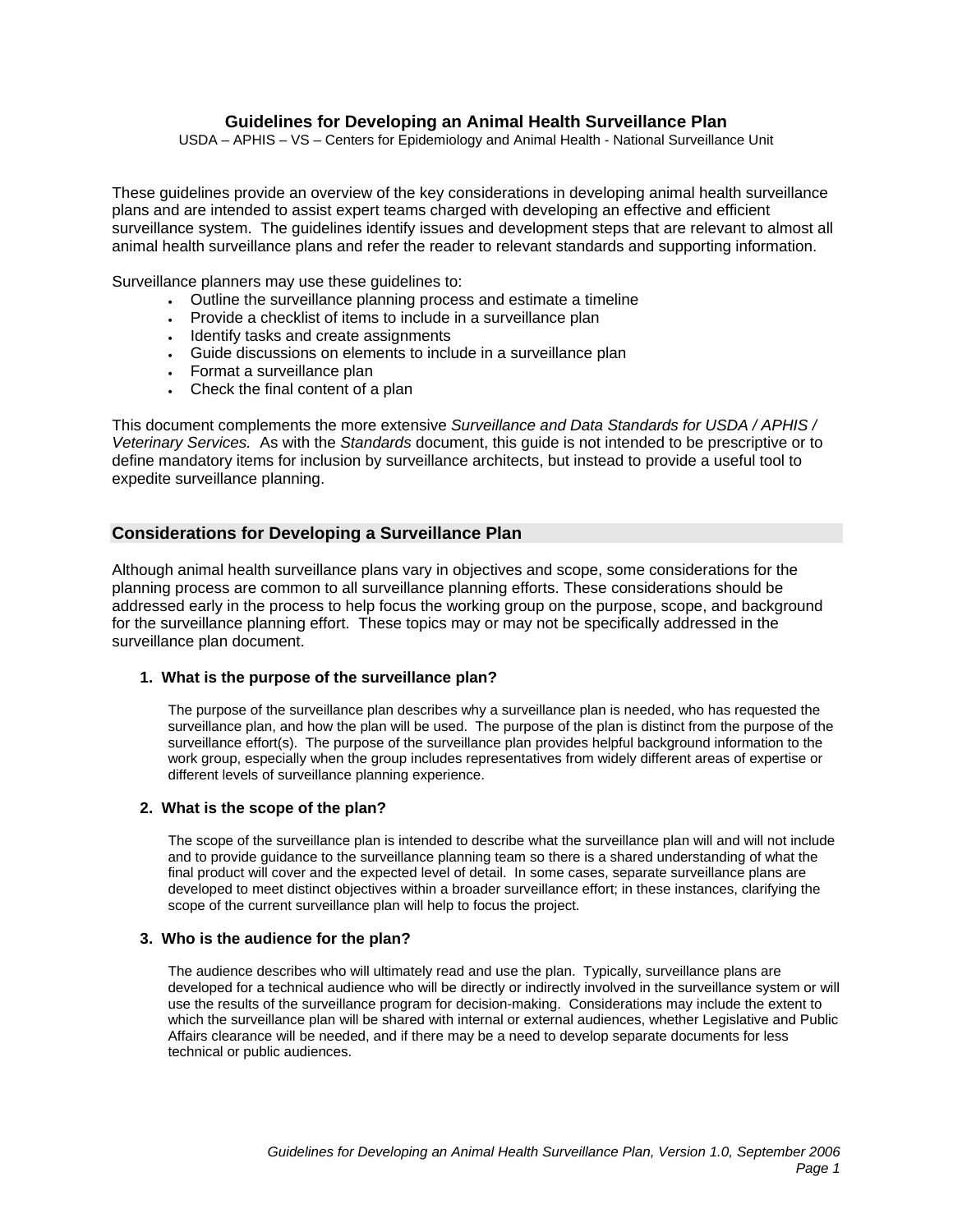# **4. Who are the surveillance planning team members and what are their roles and responsibilities?**

Development of the planning team requires consideration of the types of expertise needed for the particular surveillance plan; this may include expert knowledge of the disease or species under surveillance, surveillance planning, risk analysis, economic analysis, statistics, technical writing, and project management. Responsibilities of each team member should be specified so that there is a clear understanding of who will write each part of the plan and who will manage the overall plan development.

# **5. Background and Supporting Information**

It is helpful to collect the background and supporting information that will be needed to develop the surveillance plan early in the planning process. This information may include:

- Disease information on transmission, survivability of agent, epidemiological features
- Regulations information, including OIE regulations
- Information on existing and historic surveillance activities, including plans, reports and results from those activities
- Risk assessment and pathways analysis results (particularly for FAD surveillance)
- Economic assessment results, economic impact information
- Studies, surveys, or censuses that provide critical baseline information for surveillance
- Documents that justify the need for surveillance plan
- Lists or descriptions of stakeholders who should be consulted in the surveillance planning process

# **Elements of a Surveillance Plan**

A surveillance plan should consider all of the 'Key Components of a Surveillance System' that are described in the first chapter of the *Surveillance and Data Standards for USDA / APHIS / Veterinary Services*. These 15 standards focus on surveillance objectives, design, implementation, analysis, reporting, and evaluation. Some elements may be more or less important in some surveillance plans because of differences in the objectives or scope of particular systems, but each merits consideration in the planning process. Additional information and examples related to each element are described in the *Standards* document.

### **Introductory Information**

## **1. Disease Description**

The surveillance plan should include current and relevant supporting information about the disease under surveillance. [Standard 1.1]

## **2. Purpose and Rationale for Surveillance**

The purpose and rationale for surveillance describes what the surveillance activities will achieve and why it is needed. The purpose is a description of the overall goal of the surveillance or what it aims to achieve. The rationale provides the information that justifies the need for the surveillance. The rationale may describe the impact of the disease on animal or human health and agricultural production and include summarized results from risk assessments and economic analysis. Supporting documents should be provided as appendices. [Standard 1.2]

## **3. Surveillance Objectives**

The surveillance plan should describe the specific objectives of the proposed surveillance. Objectives should explain the steps that will be taken to achieve the overall goal or purpose of the surveillance. Objectives should be concise statements that describe the actions that will be undertaken to achieve the purpose of the surveillance; they should focus on specific results and be measurable. Objectives should also specify the primary ways that surveillance data will be used for decision-making. [Standard 1.3]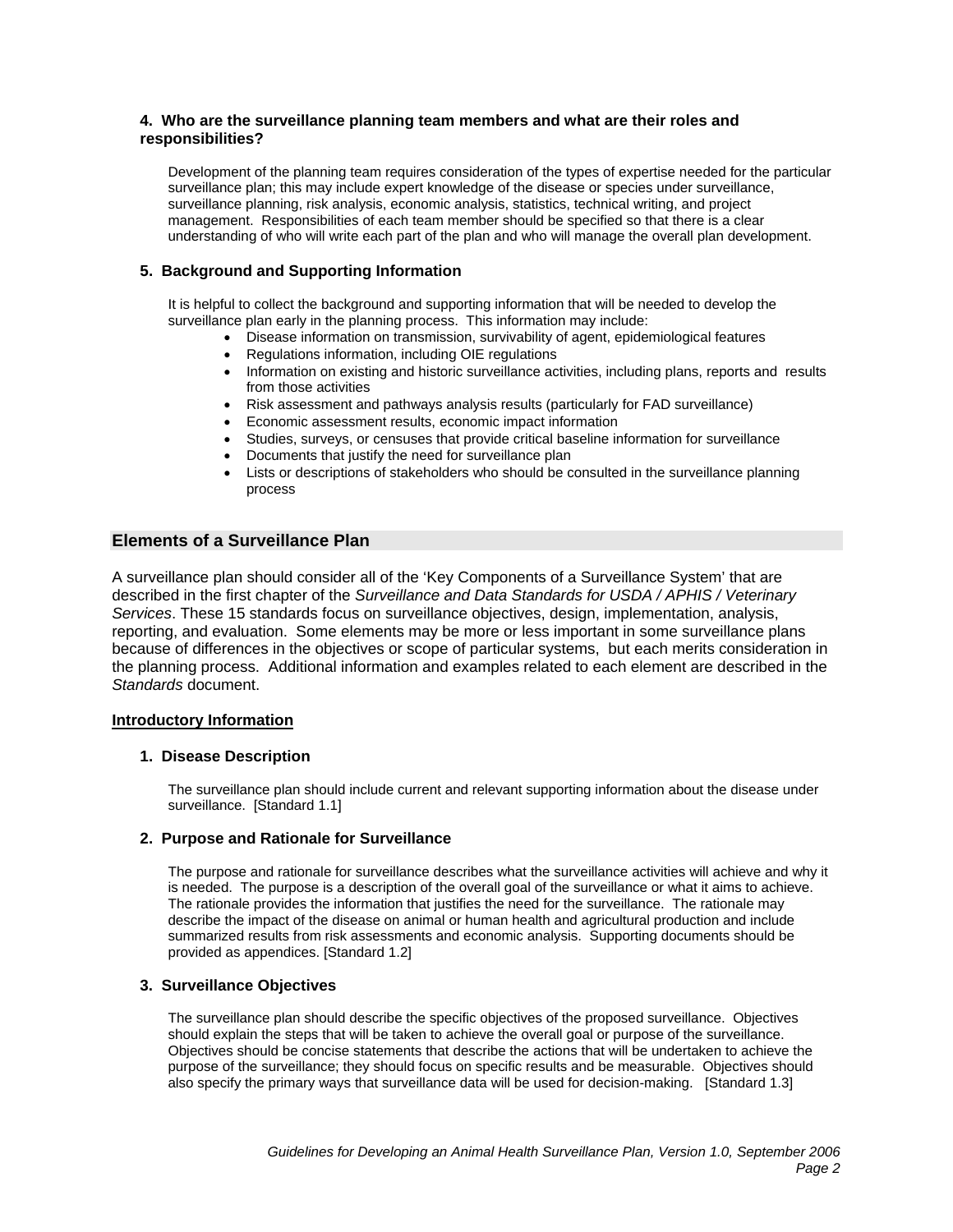# **4. Expected Outcomes: Products, Decisions, and Actions**

The plan should describe the specific outcomes (products, deliverables) that the surveillance will provide. This often includes a description of how the resulting surveillance information will be used for decisionmaking, policy development, and other actions as well as products such as databases and reports. Expected outcomes should be consistent with the surveillance objectives and form a logical focus for future evaluation efforts. [Standard 1.4]

## **5. Stakeholders and Responsible Parties**

The surveillance plan should describe the users and beneficiaries of the surveillance information and the individuals and groups responsible for all aspects of the surveillance, including design, implementation, management and maintenance, data system design and maintenance, and information dissemination. The surveillance plan may also describe how responsible parties and stakeholders are kept informed, engaged, and trained (if applicable, e.g., training for data collectors). [Standard 1.5]

### **Population Description and Sampling Methods**

## **6. Population Description and Characteristics**

The population of animals under surveillance should be clearly defined in the surveillance plan. The population description inherently describes the scope of the surveillance (i.e., national, State, regional, or local). [Standard 1.6]

## **7. Case Definition**

The surveillance plan should include information about the case definitions used in the surveillance system. Case definitions should be clear and include criteria for diagnosis, laboratory criteria for confirmation, any restriction or application of the case definition to specific geographical or demographic characteristics, and descriptions of case classification categories. [Standard 1.7]

### **8. Data Sources**

The surveillance plan should clearly identify all of the data sources for surveillance, including specific details on what information will be collected from each source and who will be responsible for providing those data. When existing databases are anticipated to contribute information to the surveillance initiative, information should be gathered on what data is available, where it resides, and how it may be accessed. [Standard 1.8]

## **9. Sampling Methods**

The sampling methods section of a surveillance plan should be comprehensive and address statistical and epidemiological concerns as well as describe the specific data collection methods [Standard 1.9]. Considerations for sampling methods include, but are not limited to:

- Geographic representation and appropriate level of sampling
- Sample size justification (mathematical and epidemiological justification)
- Methods of data collection for each data source
- Data collection triggers and frequency of data collection
- Sources of sampling bias and how sampling bias will be avoided
- Test sensitivity, specificity, and predictive values
- Data sensitivity and confidentiality issues
- Transmittal of field and laboratory data to program managers and coordinators

## **Analysis, Reporting and Presentation**

### **10. Data Analysis and Interpretation**

The methods and process for summarizing, analyzing, and interpreting data should be detailed in the surveillance plan [Standard 1.10]. Considerations include, but are not limited to:

- Scientific soundness of the proposed analysis and interpretation
- Alignment of proposed analysis and interpretation with the purpose, objectives, and expected outcomes for the surveillance system

*Guidelines for Developing an Animal Health Surveillance Plan, Version 1.0, September 2006 Page 3*